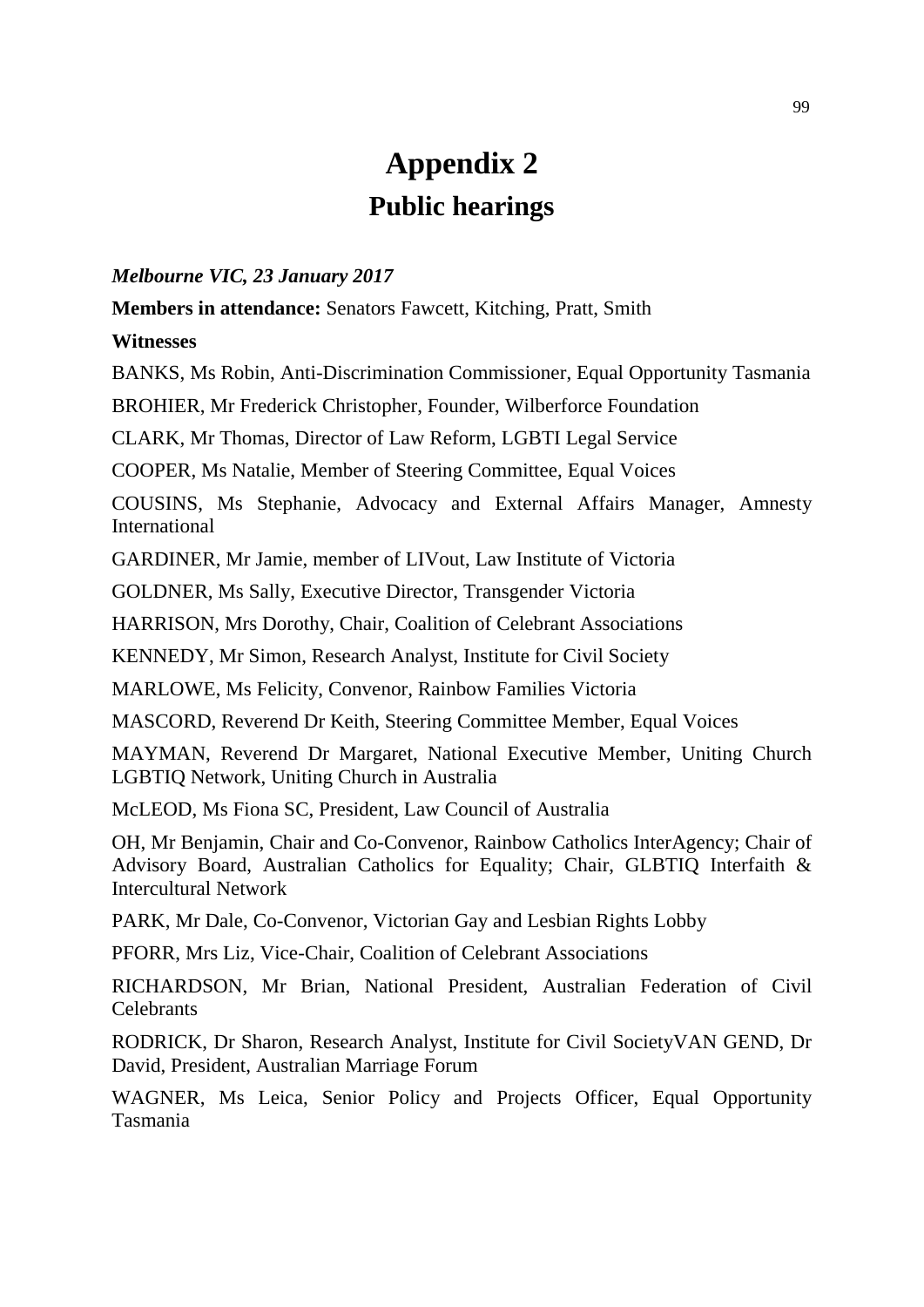*Sydney NSW, 24 January 2017*

**Members in attendance:** Senators Fawcett, Kitching, Paterson, Pratt, Smith

## **Witnesses**

ARGENT, Mrs Shelley, National Spokesperson, Parents and Friends of Lesbians and Gays

BECK, Dr Luke, Private capacity

BROWN, Mrs Judy, President, Parents and Friends of Lesbians and Gays New South Wales

COMENSOLI, Most Reverend Peter A, Bishop, Australian Catholic Bishops **Conference** 

CROOME, Mr Rodney, Spokesperson, Just.equal

DANE, Dr Sharon, Private capacity

DAVIS, Ms Michele, Vice President, Parents and Friends of Lesbians and Gays Perth

DEAGON, Dr Alex, Private capacity

FOSTER, Associate Professor Neil, Private capacity

FOY, Ms Lauren, Co-convenor, New South Wales Gay and Lesbian Rights Lobby

HINTON-TEOH, Mr Ivan, National Campaigner, Just.equal

HOWELL, Mr John, Legal Section, Australian Human Rights Commission

KELLAHAN, Reverend Michael, Executive Director, Freedom for Faith

LYNE, Ms Jacqueline, Legal Officer, Anti-Discrimination Board of New South Wales

PARKINSON, Prof. Patrick, Private capacity

PORTEOUS, Archbishop Julian, Roman Catholic Archdiocese of Hobart

PYCROFT, Mr Chris, Co-convenor, New South Wales Gay and Lesbian Rights Lobby

SANTOW, Mr Edward, Human Rights Commissioner, Australian Human Rights Commission

SHARPE, the Hon. Penny, MLC, Member, New South Wales Parliamentary Working Group on Marriage Equality

STEAD, Right Reverend Dr Michael, Chair of the Religious Freedom Reference Group, and Bishop of South Sydney, Anglican Church Diocese of Sydney

SWEENEY, Ms Laura, Specialist LGBTI Adviser, Australian Human Rights Commission

WALSH, Dr Greg, Private capacity

WING, Ms Elizabeth, Acting President, Anti-Discrimination Board of New South Wales

ZIMMERMANN, Dr Augusto, Private capacity